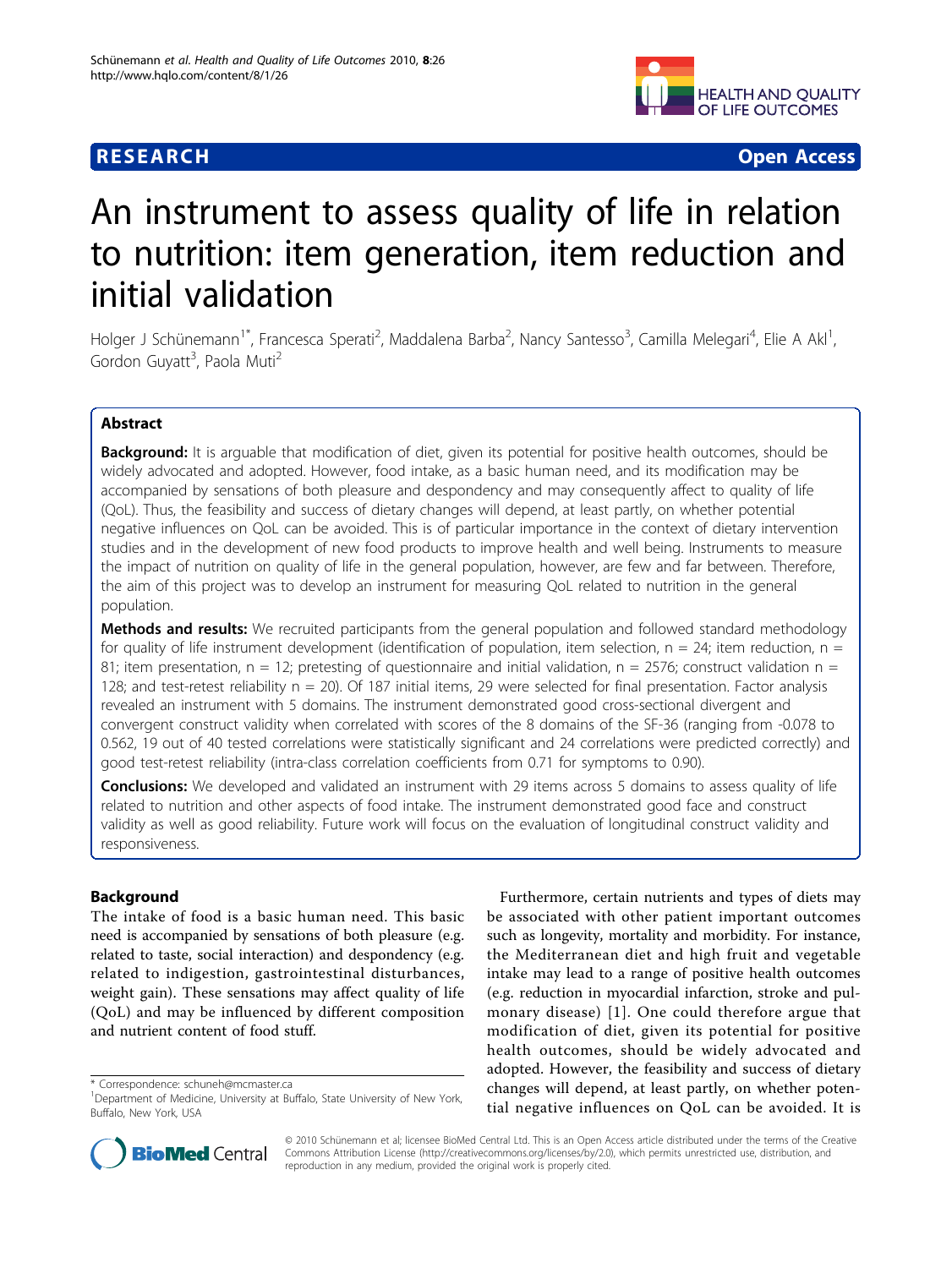therefore important to assess how food intake and dietary changes relate to QoL. This is of particular importance in the context of dietary intervention studies and for the development of new food products to improve health and well being. In addition, QoL related to nutrition may potentially serve as a predictor of compliance with specific dietary interventions. Social context of nutrition, such as eating together, may impact on domains such as satisfaction and happiness [[2\]](#page-11-0).

Instruments to measure the impact of nutrition on quality of life in the general population, however, are few and far between [[3](#page-11-0)]. For example, Hatton et al. found that a prepared diet improved nutritional health perceptions and affect and reduced hassles related to nutrition in patients with cardiovascular disease [[4\]](#page-11-0). The authors used four tools that were modeled on disease specific quality of life and well-being instruments. While the instruments showed face validity and indicated that the measured outcomes improved, details of item generation and item reduction for these instruments were not described. Furthermore Hatton did not address quality of life related to social aspects of life, such as interaction with others during meals, in particular in societies that place high emphasis on diet and food intake.

Therefore, the aim of this project was to develop an instrument for measuring QoL related to nutrition and food intake in the general population.

# Methods

We followed standard methodology for quality of life instrument development based on the following six phases described in the framework by Guyatt and Kirshner [[5](#page-11-0)]:

- a. Identification of Population
- b. Item Selection
- c. Item Reduction
- d. Item Presentation
- e. Pretesting of Questionnaire
- f. Validation of Questionnaire

We focused on discriminative properties in this study, but aimed to develop an instrument that eventually will be also useable for evaluative purposes. However, we did not investigate evaluative properties in this study. The flow of the study is described in figure [1.](#page-2-0)

# Search for existing instruments and identification of the population

We began our work by searching the literature for instruments measuring QoL related to food and food instruments related to QoL that could inform our work. We searched three databases (Medline, Health and Psychosocial Instruments (HAPI), CAB Abstracts) up to November 2007 and reviewed references from relevant articles (see search strategies in appendix 1). Of the 2083 citations resulting from the electronic search, there were two food related quality of life scales of particular interest that we reviewed prior to beginning the work on item generation [[6](#page-11-0),[7\]](#page-11-0). Another citation described the use of questionnaires related to the impact of prepared diets on quality of life [[4\]](#page-11-0). We also identified an abstract describing a nutrition QOL survey [[8\]](#page-11-0). While providing potentially relevant items, these scales primarily focus on quality of life related to dietary therapy. Other instruments related to food provided potentially relevant themes such as food involvement, preparation, purchase, food diversity and social constraints related to food, but they focused on special populations. However, our focus was on the general population that might be exposed to general health messages regarding food intake and diet changes. Thus, we aimed to recruit a representative sample of the general population applying the following inclusion criteria: age greater than 18; no dietary restrictions (with the exception of vegetarian diet); able to read and speak Italian. We excluded participants with psychiatric, emotional or cognitive problems that could prevent reliable completion of the questionnaire; a diagnosis of a disease that is likely to influence completion of the questionnaire or selection of items; a major illness that substantially influences the patient's quality of life; distance of residence from recruitment centre of greater than 1 hour drive.

#### Item generation and selection

This phase consisted of extraction of items from the reviewed literature, feedback from nutrition experts and semi-structured personal interviews (figure [1](#page-2-0)). Three investigators interviewed participants using a semistructured questionnaire allocating up to 90 minutes to each interview. We recruited 24 participants in November and December 2007 through a consumer research agency in Rome, Italy. This consumer research agency holds a database of approximately 7000 individuals recruited since 1995 through public relation and publically available databases. Potential candidates were selected at random and invited by telephone or email to participate. Exclusion criteria for this phase of the study were work activity in the following professions: public relation, journalism, market research, marketing, food production or sales, psychology or sociology. Participants should not have participated in other interviews for at least 3 months prior to recruitment in this study. Participants received reimbursement for their travel expenses and provided informed consent. Table [1](#page-2-0) shows the demographic characteristics of these participants.

The item generation phase generated 187 items that were partially overlapping.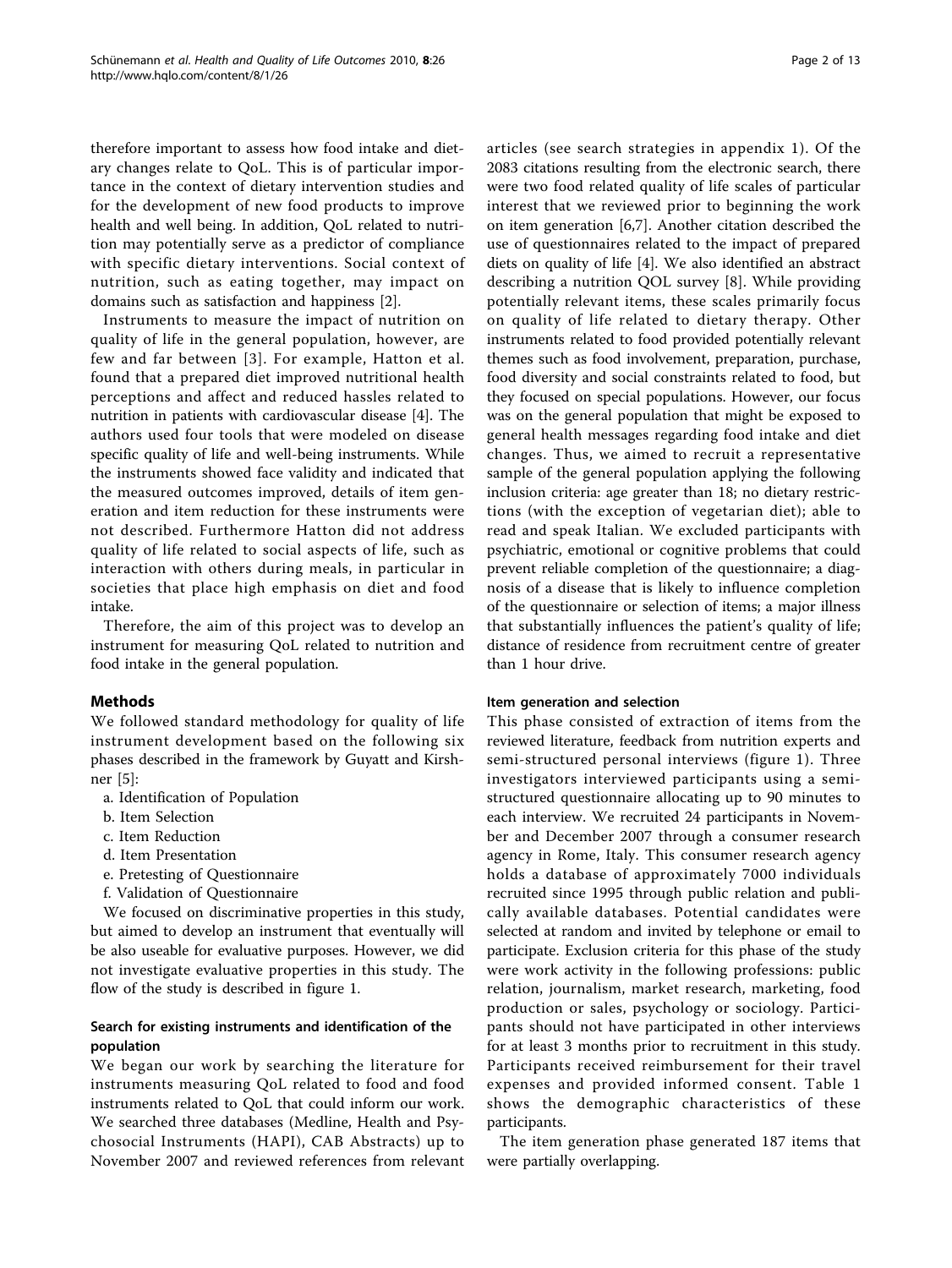Page 3 of 13

<span id="page-2-0"></span>

#### Table 1 Demographic characteristics: item generation and selection phase  $(n = 24)$

|                          | mean  | SD   | Lowest - Highest |
|--------------------------|-------|------|------------------|
| Age                      | 30.5  | 7.53 | $19 - 44$        |
| Weight                   | 70.7  | 16.1 | $46 - 112$       |
| Height                   | 172.5 | 9.3  | 158 - 190        |
|                          | N     | $\%$ |                  |
|                          | 24    |      |                  |
| Gender                   |       |      |                  |
| М                        | 12    | 50.0 |                  |
| F                        | 12    | 50.0 |                  |
| Level of education       |       |      |                  |
| Middle school            | 14    | 58.3 |                  |
| High school              | 8     | 33.3 |                  |
| Masters' level education | 1     | 4.2  |                  |
| No Information           | 1     | 4.2  |                  |
| <b>Marital status</b>    |       |      |                  |
| Married                  | 9     | 37.5 |                  |
| Separated or divorced    | 1     | 4.2  |                  |
| Not married              | 14    | 58.3 |                  |

# Item reduction and pretesting

We grouped the collected items into similar themes before recruiting 81 participants in four Italian cities (Rome, Naples, Parma and Milan) for item reduction and initial item presentation using the same agency as for the item generation phase in addition to participants who worked in food production and sales (figure 1). Table [2](#page-3-0) shows the demographic characteristics of these participants. Participants used 7 point Likert-type scales to rate the relative importance (not important (1) to extremely important (7)), agreement with (complete disagreement (1) to complete agreement (7)), or frequency of occurrence (never (1) to always (7)) for each of the selected items. We also began testing comprehension of draft items in the final third of the 81 participants by obtaining feedback about readability and clarity of question.

We then conducted descriptive analysis, factor analysis, bivariate correlations and item-item correlations. After eliminating items of low importance, low agreement between participants about the importance or infrequent occurrence, we grouped the remaining 105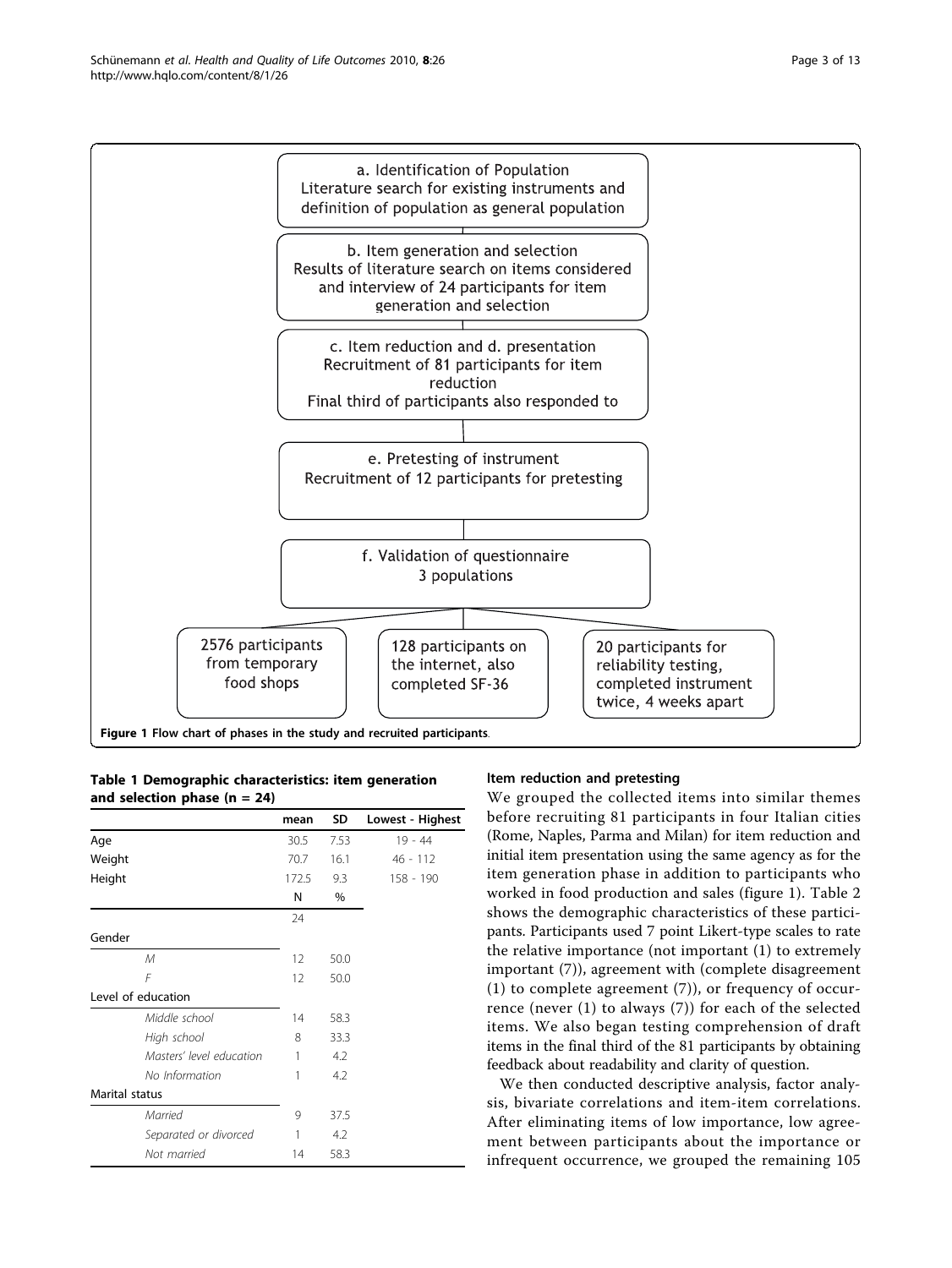<span id="page-3-0"></span>

| Table 2 Demographic characteristics: item reduction and |  |
|---------------------------------------------------------|--|
| presentation phase $(n = 81)$                           |  |

|                    |                          | mean           | SD   |
|--------------------|--------------------------|----------------|------|
| Age                |                          | 47.7           | 15.8 |
| Weight             |                          | 70.7           | 14.1 |
| Height             |                          | 167.4          | 13.7 |
|                    |                          | N              | $\%$ |
| Gender             |                          |                |      |
|                    | М                        | 38             | 46.9 |
|                    | F                        | 43             | 53.1 |
| Level of education |                          |                |      |
|                    | Middle school            | 21             | 26.2 |
|                    | High school              | 47             | 58.8 |
|                    | University degree        | 12             | 15.0 |
| Marital status     |                          |                |      |
|                    | Married                  | 53             | 65.4 |
|                    | Separated or divorced    | $\overline{4}$ | 4.9  |
|                    | Widow                    | 5              | 6.2  |
|                    | Never married            | 19             | 23.5 |
| Type of employment |                          |                |      |
|                    | Stable work              | 41             | 50.7 |
|                    | Term worker              | $\overline{4}$ | 4.9  |
|                    | Unemployed               | $\overline{2}$ | 2.5  |
|                    | Retired                  | 10             | 12.3 |
|                    | Homemaker                | 13             | 16.0 |
|                    | Student                  | 11             | 13.6 |
| Smoker             |                          |                |      |
|                    | Never smoker             | 34             | 42.0 |
|                    | Current moker            | 24             | 29.6 |
|                    | Former smoker            | 23             | 28.4 |
|                    | Diabetes mellitus type 2 |                |      |
|                    | No                       | 78             | 96.3 |
|                    | Yes                      | 3              | 3.7  |
|                    | Cardiovascular disease   |                |      |
|                    | No                       | 76             | 93.8 |
|                    | Yes                      | 5              | 6.2  |
| Hypertension       |                          |                |      |
|                    | No                       | 65             | 81.2 |
|                    | Yes                      | 15             | 18.8 |
| History of Cancer  |                          |                |      |
|                    | No                       | 77             | 95.1 |
|                    | Yes                      | $\overline{4}$ | 4.9  |
|                    | Following a special diet |                |      |
|                    | No                       | 68             | 84.0 |
|                    | Yes                      | 13             | 16.0 |

items in five domains (n = number of items per domain):

- 1) Sensations ( $n = 11$ )
- 2) Symptoms  $(n = 12)$
- 3) Healthy lifestyle  $(n = 47)$
- 4) Family function (n = 19)
- 5) Social and role function (n = 16)

An additional 12 items related to taste did not load on any of the domains. We then reduced the number of items in each domain by removing items with high inter-item correlations ( $r > 0.5$ ) or items that covered similar aspects (e.g. separate items indicating that healthy food should prevent cancer, cardiovascular disease, hypertension and diabetes were grouped into preventing disease). We made the latter judgments through discussion and consensus of three investigators. The final list of items prior to item presentation included 31 items, two of which we considered possibly difficult to understand.

#### Item presentation

We presented the 31 items resulting from item reduction to an additional 12 volunteers. All items required answers on a 7 point Likert-type scale and inquired about the past two weeks. As anticipated, participants did not easily understand two items and we dropped those items before pretesting and validation of the questionnaire. Participants showed ease of understanding and there were no obvious ceiling or floor effects for the remaining 29 items (the questionnaire, named Qualcibo, is shown in appendix 2). The instrument required less than approximately 12 minutes for completion.

# Validation of the questionnaire

We performed a number of validation exercises (figure [1](#page-2-0)). First, we recruited a sample of 2576 participants from the general population during introduction of a new food product in temporary shops in the cities of Milan and Rome. Potential participants entering the shops were approached by employees of the temporary shop to participate in the study. They were asked to sit down and complete a questionnaire, but we did not select information on participants who declined to participate. Participants were informed of the purpose of the study and completed the questionnaire on a computer touch screen.

Second, we recruited a sample of 128 participants on the internet through advertisement who completed the questionnaire online together with the Short Form 36 (SF-36) [\[9\]](#page-12-0). This recruitment was done in the context of an advertising campaign for the same new food product that was offered in the temporary shops. Advertisement was sent by email through a marketing agency that was responsible for marketing the new food product.

Third, 20 volunteers participated in a reliability study (figure [1\)](#page-2-0). These participants were recruited as part of a study investigating biochemical markers of nutrient intake. They completed the questionnaire twice, approximately four weeks apart in the context of a clinic visit. No lifestyle changes were suggested to these individuals.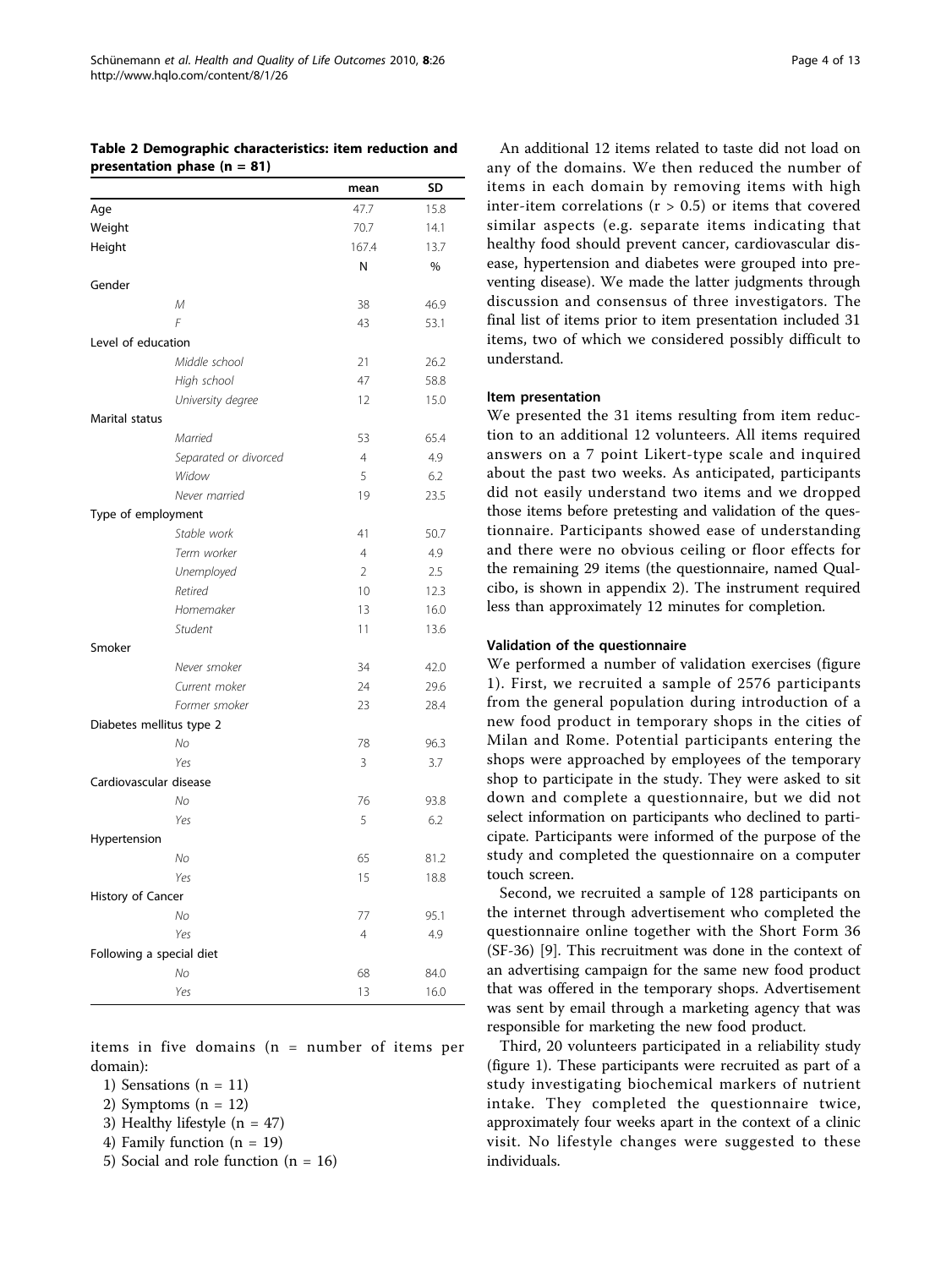#### Statistical analysis for validation and reliability study

We calculated Pearson correlation coefficients between the items selected for presentation of the initial validation set of 2576 participants. We based the allocation of the items of Qualcibo into domains on factor analysis (principal component analysis with varimax rotation) and face validity as judged by the investigators [[10\]](#page-12-0). To investigate the internal consistency of Qualcibo domains, we calculated Cronbach alpha values [[10](#page-12-0)]. We evaluated convergent and discriminant cross sectional construct validity by calculating Pearson's correlation coefficients between Qualcibo domains and the SF-36 domains in 128 participants. We considered correlations of less than 0.2 as very weak, from 0.2 to 0.35 as weak, from greater than 0.35 to 0.5 as moderate, and of more than 0.5 as strong. For interpretation of the data, we used *blinded* a priori ratings about the strength of the correlation between the 8 domains on the SF36 and the Qualcibo from four of the authors with significant experience in quality of life research. Finally, we evaluated the test-retest reliability of Qualcibo using repeated measurements in the sample of 20 individuals who completed the instrument twice. We calculated mean scores at the two administrations and compared these scores for all 29 questions using a paired t-test and calculated Pearson's correlation coefficient. We then calculated intra-class correlation coefficients by domain where the between-rater variance estimates at the two times of administration were in the numerator and the betweenrater variance in addition to the within-rater variance of the two ratings in the denominator [[11,12\]](#page-12-0). We used SPSS for Windows 14.0 and 17.0 for the statistical analyses (SPSS, Inc, Chicago, Ill).

#### Ethics

The item generation and item reduction phase was approved by the ethics board of the Italian National Cancer Institute "Regina Elena" in Rome, Italy. Recruited participants signed an informed consent. For the latter part of the study, the requirement for informed consents was waived by the institutional review board and the reliability data were provided by one of the investigators (CM) as part of an ongoing study that had received ethics approval by the University of Parma.

#### Results

#### Development

Descriptive characteristics of the participants enrolled for the item generation and selection phase  $(n = 24)$  are shown in Table [1](#page-2-0). 81 participants completed the extended item questionnaire of 187 items and their descriptive characteristics are shown in Table [2.](#page-3-0) We reduced this set of items to 29 through statistical analyses, discussion and item presentation in the item reduction phase.

#### Pretesting and validation

Thirty-nine percent of the 2576 participants were men. The mean age of the recruited participants was 42.2 years, with a mean weight of 66.2 kg and height of 169.7 cm.

Table [3](#page-5-0) shows the results of the factor analysis for the 29 items. The items loaded on five factors that were related to the initial clusters we identified: healthy lifestyle (n = 10 items), symptoms (n = 6), sensations (n = 6), social and role function ( $n = 4$ ), taste ( $n = 3$ ). Table [4](#page-5-0) shows the internal consistency reliability for the entire set of questions and the single domains. Table [5](#page-5-0) shows the mean scores for the five domains and table [6](#page-6-0) the correlations among domains. The mean scores were above 4 (the mean of the score range) but the standard deviation was approximately 1.0 for all domains. We found that two items (becoming upset in relation to food intake and a feeling of happiness after a rich breakfast) were not loading uniquely on only one factor. Furthermore, one of these items (becoming upset in relation to food intake) showed a flat distribution indicating that this item may have been misunderstood by participants.

#### Cross-sectional construct validity

The 128 participants (35.9% male) who participated in the internet survey and completed both the Qualcibo and the SF-36 had a mean age of 35.3 (SD 10.2) years, mean weight of 63.9 (SD 13.2) kg, and were 169.7 (SD 8.9, data missing on 14 individuals) cm tall. The correlations between the domains on the Qualcibo and the SF-36 ranged from -0.078 to 0.562 (table [7](#page-6-0)). Of the 40 tested correlations, 19 were statistically significant ( $p <$ 0.01 for 12 correlations and  $p < 0.05$  for 7 correlations). The correlations in the Qualcibo symptoms domain with all of the SF36 domains were higher (primarily in the moderate to strong category) than the other Qualcibo domains. Most of the correlations were weak to very weak. However, except for the correlations with the symptoms domain for which we expected slightly lower correlations, the direction and magnitude of the associations were generally in line with the predictions by the authors with expertise in quality of life research. In fact, 24 correlations were predicted correctly, 15 were either higher or lower by one category and one lower by two categories (predicted as moderate correlation but resulted as very weak).

#### **Reliability**

The 20 participants who completed the Qualcibo twice had a mean age of 65.7 (SD 4.4) years, weighted 76.6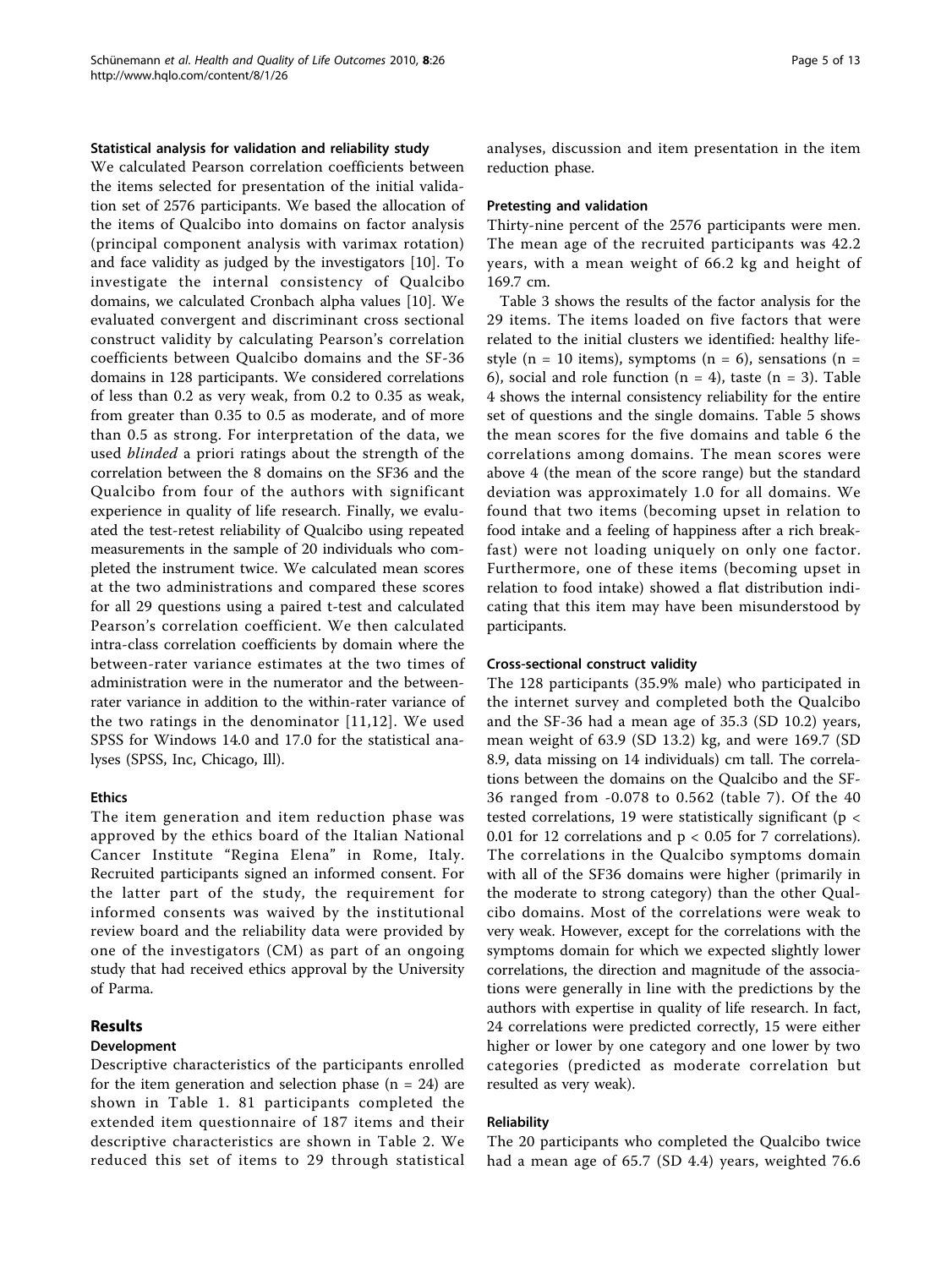#### <span id="page-5-0"></span>Table 3 Factor analysis of 29 items

|                                                                                                        |          |                | Factor                  |          |           |
|--------------------------------------------------------------------------------------------------------|----------|----------------|-------------------------|----------|-----------|
| Item Nr. (Factor loading) and item name                                                                | 1        | $\overline{2}$ | $\overline{\mathbf{3}}$ | 4        | 5         |
| 1. (2) avvertito pesantezza                                                                            | .142     | .788           | .119                    | .016     | $-104$    |
| 2. (2) avvertito acidità/bruciore stomaco                                                              | .077     | .653           | .089                    | .004     | .132      |
| 3. (1) evitato cibi pesanti/grassi/fritti                                                              | .729     | .101           | $-068$                  | $-0.048$ | $-0.075$  |
| 4. (2) avvertito sonnolenza                                                                            | .259     | .515           | .011                    | .029     | 3.49E-005 |
| 5. (3) avvertito soddisfazione/sollievo morale                                                         | .005     | .071           | .724                    | .085     | .074      |
| 6. (1) evitato grandi quantità di cibo                                                                 | .663     | .209           | $-183$                  | .040     | $-0.020$  |
| 7. (3) avvertito momento tranquillità                                                                  | .131     | .184           | .649                    | .033     | .082      |
| 8. (4) mangiato piatto nuovo                                                                           | .032     | $-0.043$       | .370                    | .410     | $-159$    |
| 9. (2) disturbi intestinali                                                                            | .033     | .697           | .067                    | .014     | .172      |
| 10. (1) controllato etichette/tipologia del cibo mangiato                                              | .587     | $-0.034$       | .228                    | $-0.040$ | .008      |
| 11. (4) occasione per riunirsi                                                                         | .005     | .025           | .087                    | .844     | .046      |
| 12. (1) fatto la spesa/partecipato alla preparazione del (pasto/rispettato stagionalità degli alimenti | .421     | $-0.032$       | .177                    | .030     | .259      |
| 13. (5) mangiato cibo con gusto che non piace                                                          | .143     | .147           | $-0.022$                | $-0.040$ | .597      |
| 14. (1) evitato di andare a dormire dopo mangiato/fatto una ((passeggiata                              | .345     | .141           | .014                    | .123     | .111      |
| 15. (2) avvertito gonfiore                                                                             | .109     | .778           | .153                    | .002     | $-.061$   |
| 16. (1) seguito alimentazione che comprende tutti i gruppi ()alimentari                                | .720     | .168           | .112                    | .063     | .062      |
| 17. (1) mangiato cibo sano                                                                             | .597     | .210           | .171                    | .058     | .236      |
| 18. (5) mangiato cibo con buon sapore                                                                  | .104     | .185           | .266                    | .197     | .631      |
| 19. (3) avvertito benessere personale/piacere                                                          | .070     | .191           | .711                    | .171     | .289      |
| 20. (3) avvertito sensazione di recupero forze                                                         | .160     | .160           | .589                    | .098     | $-0.006$  |
| 21. (4) accordo sui qusti alimentari/cena ben cucinata ha migliorato la relazione con partner/famiglia | .157     | .056           | .360                    | .454     | .127      |
| 22. (3) contento dopo abbondate colazione                                                              | .240     | $-.047$        | .318                    | .047     | .126      |
| 23. (1) mangiato cibi che prevengono malattie                                                          | .581     | .039           | .288                    | .020     | .007      |
| 24. (5) avvertito sazietà                                                                              | $-0.051$ | $-159$         | .197                    | .054     | .574      |
| 25. (1) controllato l'assunzione di cibi che fanno ingrassare                                          | .729     | .032           | .037                    | $-0.029$ | $-0.010$  |
| 26. (1) consumato prodotti di qualità                                                                  | .690     | .104           | .187                    | .061     | .042      |
| 27. (3) sentito odore di una petanza                                                                   | .130     | $-0.006$       | .491                    | .262     | .340      |
| 28. (4) momento per stare in compagnia/parlare                                                         | .007     | .053           | .115                    | .827     | .170      |
| 29. (2) avvertito cattivo umore in relazione a un pasto                                                | .047     | .478           | .075                    | .110     | .452      |

#### Table 4 Internal consistency reliability

|                                      | Cronbach alpha |
|--------------------------------------|----------------|
| Entire set of questions ( $n = 29$ ) | 0.86           |
| Healthy lifestyle domain             | 0.83           |
| Symptoms domain                      | 0.77           |
| Sensations domain                    | 0.73           |
| Social and role function domain      | 0.65           |
| Taste domain                         | 0.43           |

#### Table 5 Domain scores ( $n = 2576$ ) of the five Qualcibo domains

|                             | Minimum Maximum Mean |     | Std.<br><b>Deviation</b> |
|-----------------------------|----------------------|-----|--------------------------|
| Healthy lifestyle           |                      | 4.5 | 1.04                     |
| Symptoms                    |                      | 5.0 | 0.99                     |
| Sensations                  | 7                    | 4.5 | 0.95                     |
| Social and role<br>function | 7                    | 4.2 | 0.96                     |
| Taste                       |                      | 53  | 0.92                     |

(SD 8.0) kg and were 166 (SD 7.8) cm tall. Despite performing 29 tests, there were no significant differences in the mean scores for any of the 29 questions between the two administrations. The correlation coefficients between the two administrations ranged from 0.03 to 0.82 and 16 correlations were above 0.5. The lowest correlation coefficient was largely driven by one respondent who reported a 7 on the first administration and a 1 on the second administration (item 15). The correlation coefficients by domain ranged from 0.55 to 0.84 ( $p <$ 0.05 for all domains). The intra-class correlation coefficients by domain were 0.84 for healthy lifestyle, 0.71 for symptoms, 0.90 sensations, 0.77 for social and role function, 0.73 for taste.

#### **Discussion**

Applying standard methodology following an established framework, we created an instrument that evaluates quality of life related to nutrition [[5\]](#page-11-0). The 29 items of the Qualcibo are simple to complete, show good face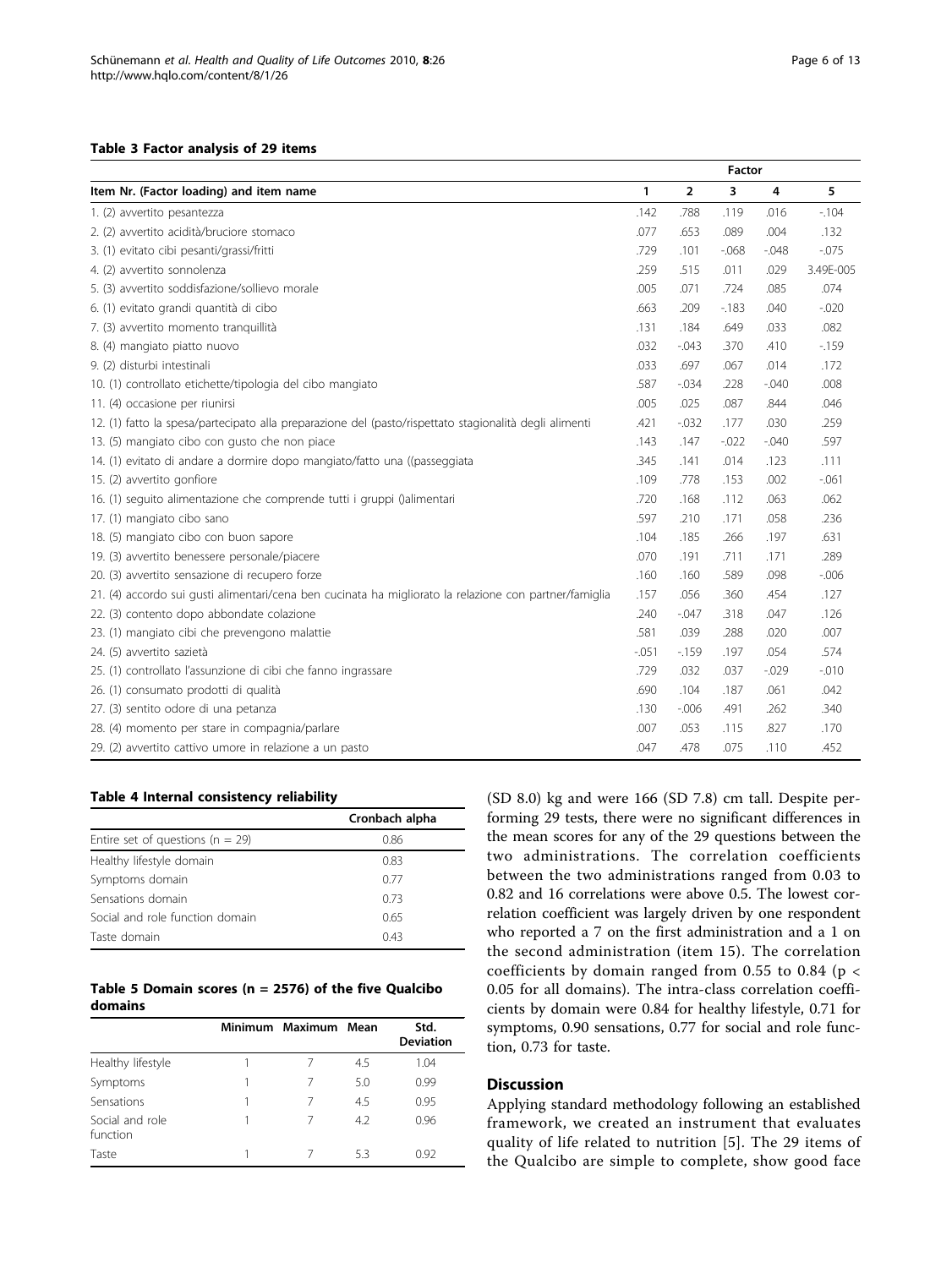|                          | <b>Healthy Lifestyle</b>  | <b>Symptoms</b>           | <b>Sensations</b>       | Social and role function  |
|--------------------------|---------------------------|---------------------------|-------------------------|---------------------------|
| Healthy Lifestyle        |                           |                           |                         |                           |
| Symptoms                 | $0.324$ <sup>(**)</sup> ) |                           |                         |                           |
| Sensations               | $0.358$ <sup>(**)</sup> ) | $0.298$ <sup>**</sup> )   |                         |                           |
| Social and role function | $0.178$ <sup>**</sup> )   | $0.141$ <sup>**</sup> )   | $0.456$ <sup>**</sup> ) |                           |
| Taste                    | $0.214$ <sup>**</sup> )   | $0.225$ <sup>(**)</sup> ) | $0.372$ <sup>**</sup> ) | $0.232$ <sup>(**)</sup> ) |

<span id="page-6-0"></span>

 $**$  all p values < 0.001

#### Table 7 Cross-sectional Construct Validity (n = 128)

|                          | <b>Healthy lifestyle</b> | <b>Symptoms</b> | <b>Sensations</b> | Social and Role function | <b>Taste</b> |
|--------------------------|--------------------------|-----------------|-------------------|--------------------------|--------------|
| SF-36 Physical Function  | .158                     | $.366***$       | .123              | .114                     | $.235***$    |
|                          | .075                     | .000            | .168              | .199                     | .008         |
| SF-36-Role Function      | .053                     | $.368***$       | .160              | .025                     | .150         |
|                          | .556                     | .000            | .071              | .777                     | .091         |
| SF-36 Bodily Pain        | $-0.022$                 | .121            | $-0.078$          | $-0.023$                 | .108         |
|                          | .803                     | .174            | .384              | .795                     | .226         |
| SF-36 General Health     | .124                     | $.451***$       | .258**            | $.212*$                  | $.201*$      |
|                          | .162                     | .000            | .003              | .016                     | .023         |
| SF-36 Vitality           | $.222*$                  | $.562***$       | $.394***$         | .127                     | $.269***$    |
|                          | .012                     | .000            | .000              | .154                     | .002         |
| SF-36 Social Functioning | $-0.023$                 | $.504***$       | .171              | .130                     | $.199*$      |
|                          | .796                     | .000            | .053              | .144                     | .025         |
| SF-36 Role-Emotional     | .046                     | .458**          | .138              | .100                     | $.195*$      |
|                          | .607                     | .000            | .120              | .260                     | .028         |
| SF-36 Mental Health      | .094                     | $.538***$       | $.361***$         | $.209*$                  | $.192*$      |
|                          | .293                     | .000            | .000              | .018                     | .030         |

 $*$ p < 0.05; \*\* p < 0.01

validity, and internal consistency reliability. Evaluation of construct validity generally indicated correlations with the SF-36 of expected magnitude and direction. Reliability of the instrument is also adequate. Our literature search indicated that validated instruments for the general population in this area are absent. We identified one abstract that described the development of a nutrition quality of life screening tool [[8\]](#page-11-0). We therefore believe that this instrument may find application in nutrition surveys and clinical studies.

#### Strength

We believe our study has several strengths. We started our work with a thorough review of the literature on existing items and generated a large list of candidate items. The extensive subsequent phases following standard methodology and using large sample sizes are another strength of this study.

# Limitations

This study has some limitations. First, the generalizability of the results need to be evaluated in an international context because this study was performed in only one Mediterranean country in only one language. Second, two items showed loading on more than one factor. For example, the item dealing with satisfaction and agreement on food taste (item 21) loaded on both the sensations and the social and role function domain. One possibility for this and similar instances is that the item actually does relate to more than one domain. Alternatively, despite the detailed efforts to ensure optimal phrasing of the item the intended question may not have been specific enough. This could result in differing understanding of the item across respondents. Third, the recruitment strategy might have favoured participants with an interest in nutrition. We believe that this could have led to higher than average scores on some of the domains. Finally, we only performed cross-sectional validation, but did not address longitudinal construct validity and responsiveness.

#### Instrument properties

The instrument has 29 items with 5 domains: healthy lifestyle ( $n = 10$  items), symptoms ( $n = 6$  items), sensations (n = 6 items), social and role function (n = 4 items), and taste ( $n = 3$  items). Mean scores were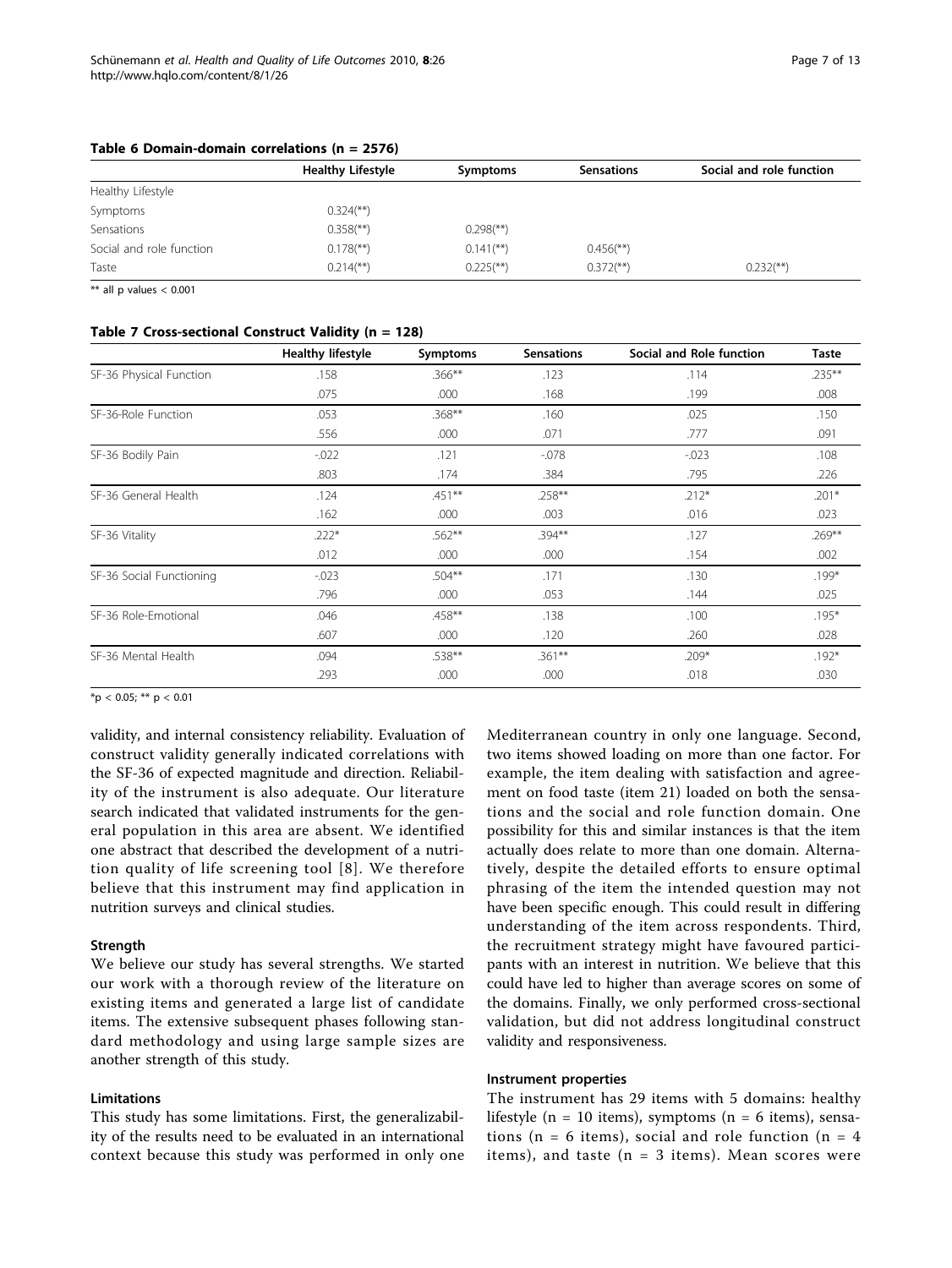above 4 in the large validation set of 2576 participants who likely possessed above average interest in nutrition. Further work in other large representative populations is required to establish the mean score in the general population. However, we believe that the score distribution indicates that both deterioration and improvement will be detectable in most populations. Correlations with the SF-36 domains were very weak to strong. Although most of the correlations were weak, we expected these low correlations because our instrument focuses on domains that are only partially related to those of the SF-36 and more specific for food intake. Given that we made a priori predictions about the strength of the associations, the observed correlations indicated good construct validity. Finally, both internal consistency reliability and test-retest reliability indicate that this instrument has good psychometric properties.

# Context

In the context of recommendations about diet and clinical interventions to alter risk factors, the need for instruments to assess the impact of nutrition related lifestyle changes exists [\[3](#page-11-0)]. This instrument is one of the first to tackle the gap of validated tools to assess the relation between nutrition and quality of life. We found that sensations, symptoms healthy lifestyle, family function, social and role function are important in the context of nutrition. The impact on those domains should be considered in the prescription of dietary interventions to patients in both the clinical and the research settings. It will be important to explore whether potential small benefits in morbidity outcomes as a result of dietary interventions studies outweigh potential negative outcomes on quality of life and vice versa. Our instrument should allow this assessment. The instrument might also be able to predict the compliance of subjects with specific dietary interventions based on reported change in QoL with the introduction of those diets. The instrument will require additional work to ensure proper translation and cultural adaptation.

# Conclusions

We developed and validated an instrument to assess quality of life related to nutrition and other aspects of food intake. The instrument demonstrates promising validity and will be a suitable questionnaire for population based research on diet changes and the impact of nutrition on Qol. It can be used to determine whether dietary interventions negatively or positively influence individuals' perception of QoL related to nutrition. Further work will focus on the instruments longitudinal construct validity and responsiveness.

#### Page 8 of 13

#### Appendix 1

#### Search Strategies and Results

Health and Psychosocial Instruments 1985 to November 2007

1. (food\$ or nutri\$ or eat\$ or feed\$ or meal\$ or diet\$). m\_titl.

2. (life or behavio\$ or habit\$ or practice\$ or activit\$ or attitud\$ or belie\$ or emotion\$ or psych\$).mp.  $[mp =$ title, acronym, descriptors, abstract]

3. (content\$ or happ\$ or satisf\$ or quality or enjoy\$ or pleas\$).mp. [mp = title, acronym, descriptors, abstract]

4. 1 and (2 or 3)

1305 citations

# Medline 1950 - November 2007

- 1. exp food/
- 2. exp nutrition therapy/
- 3. exp diet/
- 4. exp feeding behavior/
- 5. or/1-4
- 6. quality of life.tw.
- 7. quality of life/

8. ((content or contented\$ or happy or happiness or happily or satisfy or satisfied or satisfaction or enjoy\$ or pleas\$) and life).tw.

- 9. or/6-8
- 10. psychometrics/
- 11. questionnaires/
- 12. (scale\$ or questionnaire\$).tw.
- 13. "Outcome Assessment (Health Care)"/
- 14. or/10-13
- 15. 5 and 9 and 14
- 683 citations

#### CAB Abstracts (1973 - November 2007)

1. (((DE "food" OR DE "food products" OR DE "foods" or DE "food beliefs" or DE "food intake" or DE "food intolerance (AGRICOLA)" or DE "food preferences" or DE "food preparation" or DE "food purchasing (AGRI-COLA)" or DE "food quality" or DE "food research" or DE "food sciences" or DE "foods" OR DE "beverages" OR DE "carbohydrate-rich foods" OR DE "chewing gum" OR DE "confectionery" OR DE "convenience foods" OR DE "desserts" OR DE "dietetic foods" OR DE "ethnic foods (AGRICOLA)" OR DE "fast foods" OR DE "food pastes" OR DE "food supplements" OR DE "fried foods (AGRICOLA)" OR DE "functional foods" OR DE "garnishes (AGRICOLA)" OR DE "health foods" OR DE "infant foods" OR DE "kosher food (AGRICOLA)" OR DE "low acid foods (AGRICOLA)" OR DE "low calorie foods (AGRICOLA)" OR DE "low fat products" OR DE "natural foods (AGRICOLA)" OR DE "novel foods (AGRICOLA)" OR DE "organic foods" OR DE "pickled foods (AGRICOLA)" OR DE "precooked foods (AGRI-COLA)" OR DE "protein foods" OR DE "salad dressings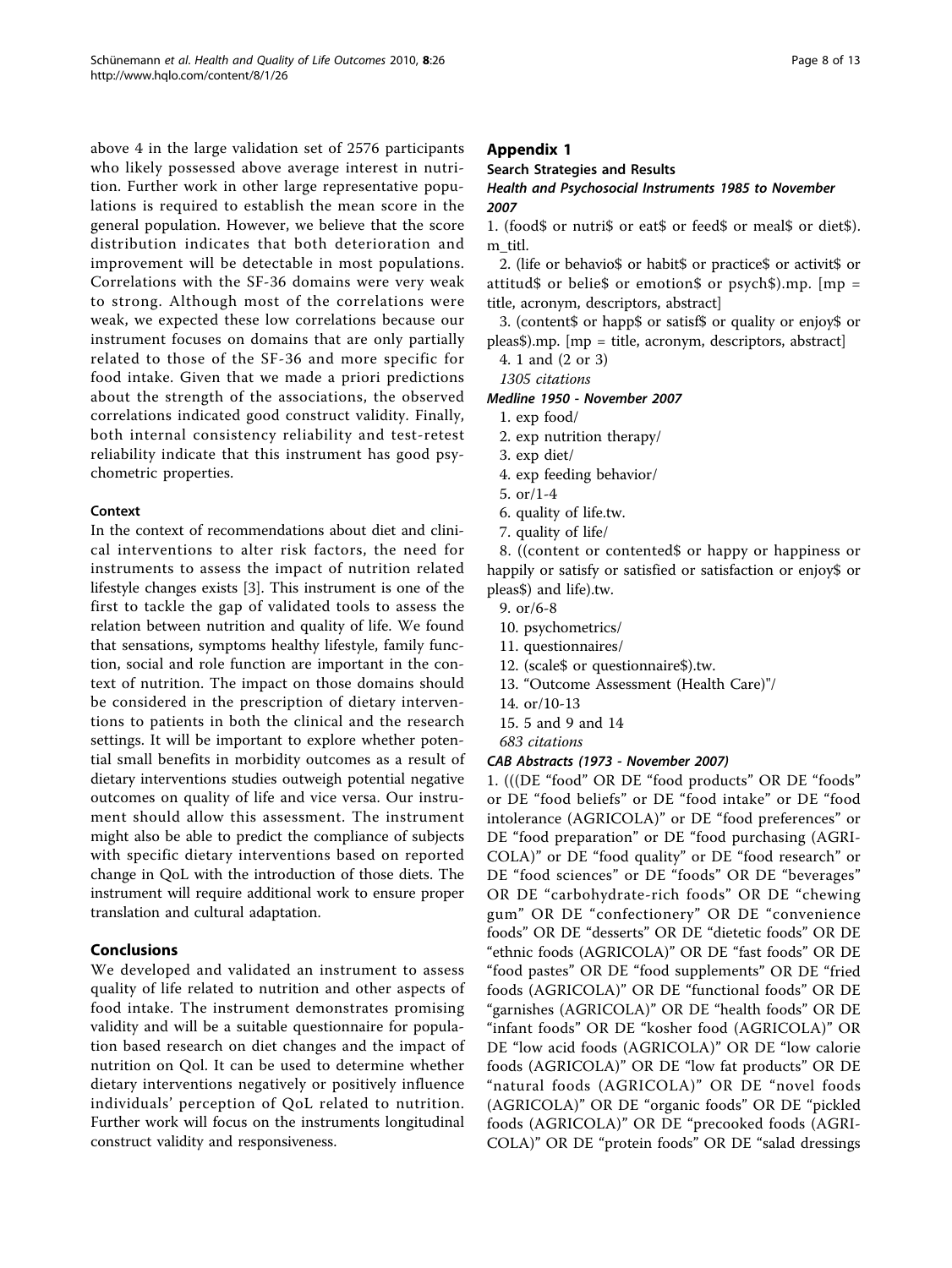(AGRICOLA)" OR DE "salads (AGRICOLA)" OR DE sauces" OR DE "simulated foods" OR DE "soups" OR DE "spreads" OR DE "tropical foods (AGRICOLA)" OR DE "unconventional foods" OR DE "wild foods") and (DE "nutrition" or DE "nutrition knowledge" or DE "nutrition planning (AGRICOLA)" or DE "nutrition research" or DE "nutritional adequacy (AGRICOLA)" or DE "nutritional state")) or (DE nutrient intake (AGRICOLA)")) and (DE "diet" or DE "diet planning" or DE "dietetics")

2. ((DE "surveys" or DE "censuses" or DE "disease surveys" or DE "epidemiological surveys" or DE "household surveys" or DE "nutrition surveys" or DE "regional surveys (AGRICOLA)" or DE "data collection" or DE "research" or DE "sampling" or DE "surveillance" or DE "surveying") or (DE "measurement")) or (DE "dietary surveys")

3. AB tool OR instrument OR scale 4. 1 AND (2 OR 3) 95 citations

# Appendix 2

Questo questionario è concepito allo scopo di verificare come si è sentito/a nelle ultime 4 settimane. Per favore risponda a tutte le domande scegliendo una delle opzioni ed inserisca una X nella casella corrispondente alla risposta da Lei individuata. Non esistono risposte giuste o sbagliate. Nel caso in cui Lei fosse insicura/o riguardo a come rispondere ad una domanda, dia cortesemente la migliore risposta possibile. Le Sue risposte al presente questionario saranno trattate in modo confidenziale.

1. Indichi per favore quante volte nelle ultime 4 settimane in relazione all'assunzione di cibo Le è capitato di avvertire una sensazione di pesantezza.

- |1| Sempre
- |2| Quasi sempre
- |3| Tante volte
- |4| Qualche volta
- |5| Poche volte
- |6| Quasi mai
- |7| Mai

2. Indichi per favore quante volte nelle ultime 4 settimane in relazione all'assunzione di cibo ha avvertito acidità o bruciore di stomaco.

| 11 Sempre |
|-----------|
|-----------|

- |2| Quasi sempre
- |3| Tante volte
- |4| Qualche volta
- |5| Poche volte
- |6| Quasi mai
- |7| Mai

3. Indichi per favore quanto spesso nelle ultime 4 settimane ha evitato cibi pesanti o cibi grassi e fritti.

|1| Non ho mai evitato cibi pesanti o cibi grassi e fritti

|2| Non ho quasi mai evitato cibi pesanti o cibi grassi e fritti

|3| Poche volte ho evitato cibi pesanti o cibi grassi e fritti

|4| Qualche volta ho evitato cibi pesanti o cibi grassi e fritti

|5| Tante volte ho evitato cibi pesanti o cibi grassi e fritti

|6| Ho quasi sempre evitato cibi pesanti o cibi grassi e fritti

|7| Ho sempre evitato cibi pesanti o cibi grassi e fritti

4. Indichi per favore quanto spesso nelle ultime 4 settimane in relazione all'assunzione di cibo Le è capitato di avvertire sonnolenza.

- |1| Sempre |2| Quasi sempre |3| Tante volte |4| Qualche volta |5| Poche volte |6| Quasi mai
- |7| Mai

5. Indichi per favore quante volte nelle ultime 4 settimane in relazione all'assunzione di cibo Le è capitato di avvertire una sensazione di soddisfazione o sollievo morale.

|1| Mai |2| Quasi mai |3| Poche volte |4| Qualche volta |5| Tante volte |6| Quasi sempre |7| Sempre

6. Indichi per favore quante volte nelle ultime 4 settimane ha evitato grandi di consumare quantità di cibo.

|1| Non ho mai evitato grandi quantità di cibo |2| Non ho quasi mai evitato grandi quantità di cibo |3| Poche volte ho evitato grandi quantità di cibo

|4| Qualche volta ho evitato grandi quantità di cibo

|5| Tante volte ho evitato grandi quantità di cibo

- |6| Ho quasi sempre evitato grandi quantità di cibo
- |7| Ho sempre evitato grandi quantità di cibo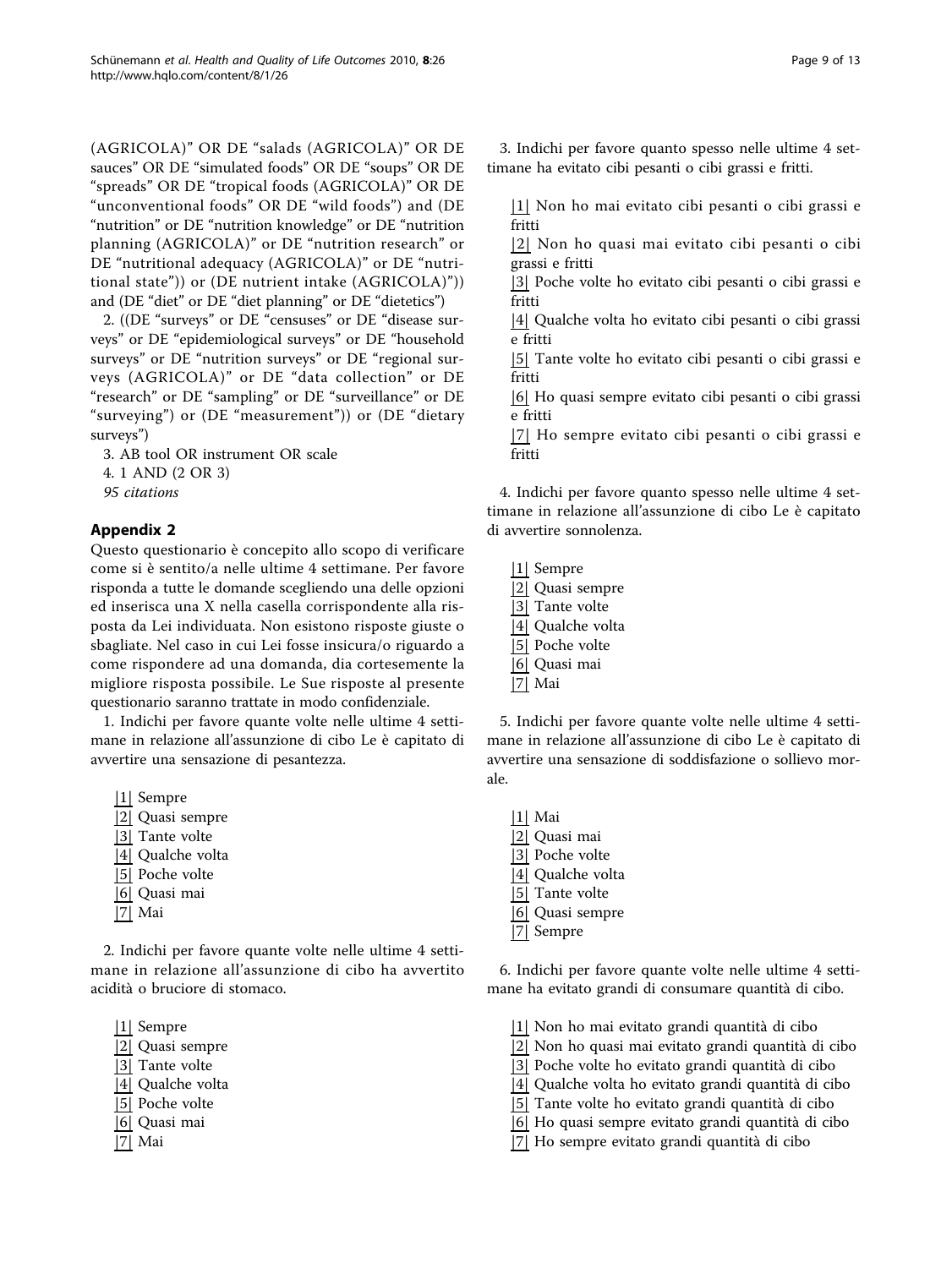7. Indichi per favore quante volte nelle ultime 4 settimane in relazione all'assunzione di cibo Le è capitato di avvertire un momento di tranquillità.

- |1| Mai
- |2| Quasi mai
- |3| Poche volte
- |4| Qualche volta
- |5| Tante volte
- |6| Quasi sempre
- |7| Sempre

8. Indichi per favore quanto spesso nelle ultime 4 settimane ha mangiato un piatto nuovo.

- |1| Mai
- |2| Quasi mai
- |3| Poche volte
- |4| Qualche volta
- |5| Tante volte
- |6| Quasi sempre
- |7| Sempre

9. Indichi per favore quanto spesso nelle ultime 4 settimane ha consumato cibi che hanno creato disturbi intestinali.

- |1| Sempre
- |2| Quasi sempre
- |3| Tante volte
- |4| Qualche volta
- |5| Poche volte
- |6| Quasi mai
- |7| Mai

10. Indichi per favore quanto spesso nelle ultime 4 settimane ha controllato le etichette dei cibi o controllato la tipologia del cibo che ha mangiato.

- |1| Mai
- |2| Quasi mai
- |3| Poche volte
- |4| Qualche volta
- |5| Tante volte
- |6| Quasi sempre
- |7| Sempre

11. Indichi per favore quante volte nelle ultime 4 settimane l'assunzione di cibo è stata per Lei un occasione per riunirsi.

- |1| Mai
- |2| Quasi mai
- |3| Poche volte
- |4| Qualche volta |5| Tante volte |6| Quasi sempre
- |7| Sempre

12. Indichi per favore quante volte nelle ultime 4 settimane ha fatto personalmente la spesa, preparato o partecipato alla preparazione di un pasto caldo per la sua famiglia o rispettato la stagionalità degli alimenti nel preparare un pasto.

|1| Mai |2| Quasi mai |3| Poche volte |4| Qualche volta |5| Tante volte |6| Quasi sempre |7| Sempre

13. Indichi per favore quanto spesso nelle ultime 4 settimane ha mangiato un cibo con un gusto che non Le piace.

- |1| Non ho mai mangiato cibo di mio gusto
- |2| Non ho quasi mai mangiato cibo di mio gusto
- |3| Poche volte ho mangiato cibo di mio gusto
- |4| Qualche volta ho mangiato cibo di mio gusto
- |5| Tante volte ho mangiato cibo di mio gusto
- |6| Ho quasi sempre mangiato cibo di mio gusto
- |7| Ho sempre mangiato cibo di mio gusto

14. Indichi per favore quanto spesso nelle ultime 4 settimane ha evitato di andare subito a dormire dopo aver mangiato o ha fatto una passeggiata dopo aver mangiato troppo.

|1| Mai |2| Quasi mai |3| Poche volte |4| Qualche volta |5| Tante volte |6| Quasi sempre |7| Sempre

15. Indichi per favore quante volte nelle ultime 4 settimane in relazione all'assunzione di cibo Le è capitato di avvertire una sensazione di gonfiore.

- |1| Sempre |2| Quasi sempre |3| Tante volte
- |4| Qualche volta
- |5| Poche volte
- |6| Quasi mai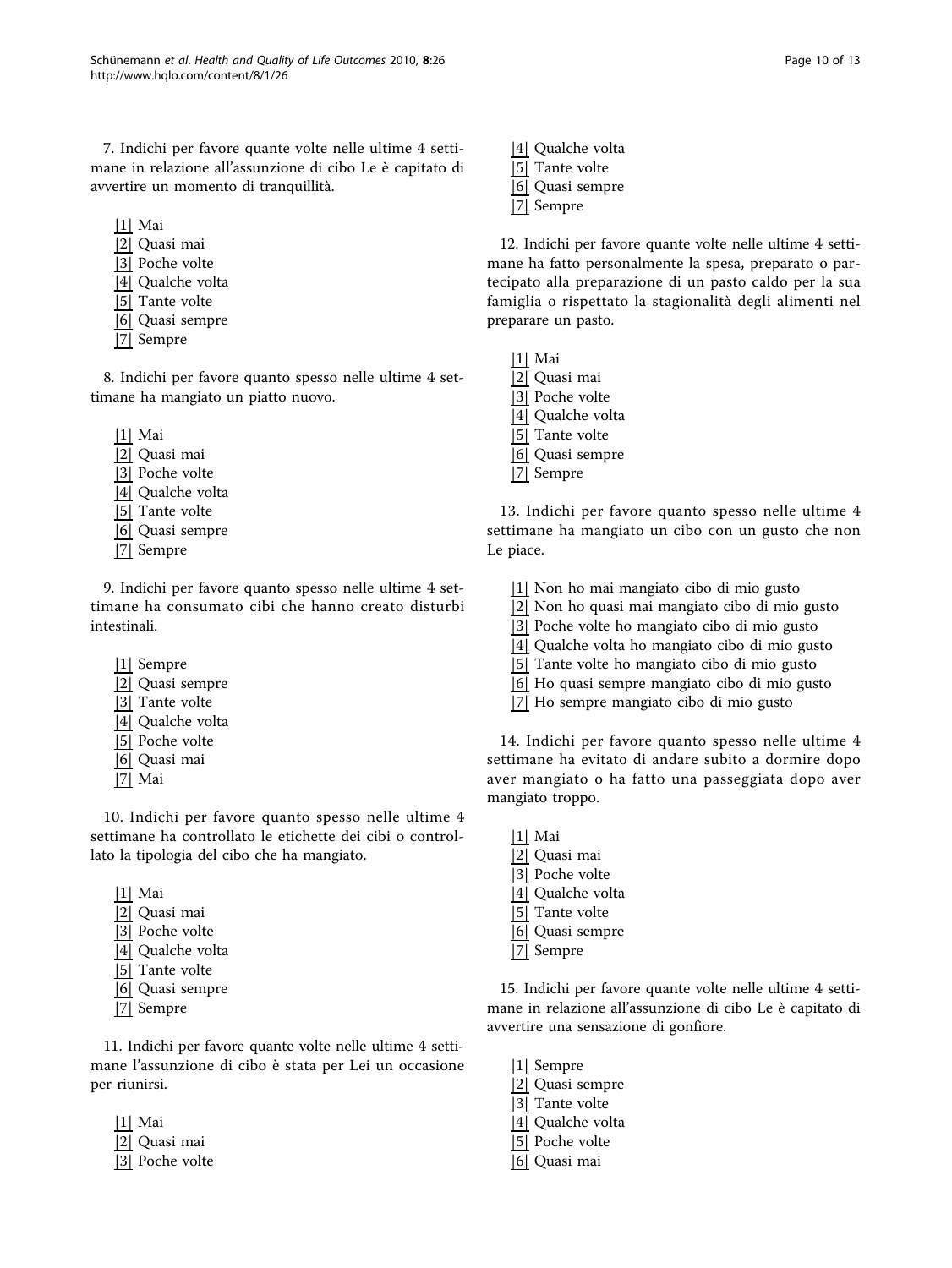# |7| Mai

16. Indichi per favore quanto spesso nelle ultime 4 settimane ha mangiato leggero o seguito un'alimentazione che comprenda tutti i gruppi alimentari.

- |1| Mai
- |2| Quasi mai
- |3| Poche volte
- |4| Qualche volta
- |5| Tante volte
- |6| Quasi sempre
- |7| Sempre

17. Indichi, per favore, quante volte nelle ultime 4 settimane nella sua opinione ha consumato cibo sano.

- |1| Mai
- |2| Quasi mai
- |3| Poche volte
- |4| Qualche volta
- |5| Tante volte
- |6| Quasi sempre
- |7| Sempre

18. Indichi, per favore, quante volte nelle ultime 4 settimane ha consumato cibo con un buon sapore. Scelga una delle seguenti opzioni:

- |1| Mai
- |2| Quasi mai
- |3| Poche volte
- |4| Qualche volta
- |5| Tante volte
- |6| Quasi sempre
- |7| Sempre

19. Quante volte nelle ultime 4 settimane in relazione all'assunzione di cibo Le è capitato di avvertire una sensazione di benessere personale o di piacere?

- |1| Mai
- |2| Quasi mai
- |3| Poche volte
- |4| Qualche volta
- |5| Tante volte
- |6| Quasi sempre
- |7| Sempre

20. Indichi per favore quante volte nelle ultime 4 settimane in relazione all'assunzione di cibo Lei ha avvertito nella giornata una sensazione di recupero delle forze?

|1| Mai

|2| Quasi mai |3| Poche volte |4| Qualche volta |5| Tante volte |6| Quasi sempre |7| Sempre

21. Indichi, per favore, quanto spesso nelle ultime 4 settimane l'accordo sui gusti alimentari o una cena ben cucinata ha migliorato la relazione con il partner o la famiglia.

|1| Mai |2| Quasi mai |3| Poche volte |4| Qualche volta |5| Tante volte |6| Quasi sempre |7| Sempre

22. Indichi, per favore, quanto spesso nelle ultime 4 settimane si è sentito contento/a di aver fatto un' abbondante colazione.

|1| Mai |2| Quasi mai |3| Poche volte |4| Qualche volta |5| Tante volte |6| Quasi sempre |7| Sempre

23. Indichi per favore quanto spesso nelle ultime 4 settimane nella sua opinione ha consumato cibi che prevengono malattie.

|1| Mai |2| Quasi mai |3| Poche volte |4| Qualche volta |5| Tante volte |6| Quasi sempre |7| Sempre

24. Indichi per favore quante volte nelle ultime 4 settimane in relazione all'assunzione di cibo Le è capitato di avvertire una sensazione di sazietà.

- |1| Mai |2| Quasi mai |3| Poche volte |4| Qualche volta
- |5| Tante volte
- |6| Quasi sempre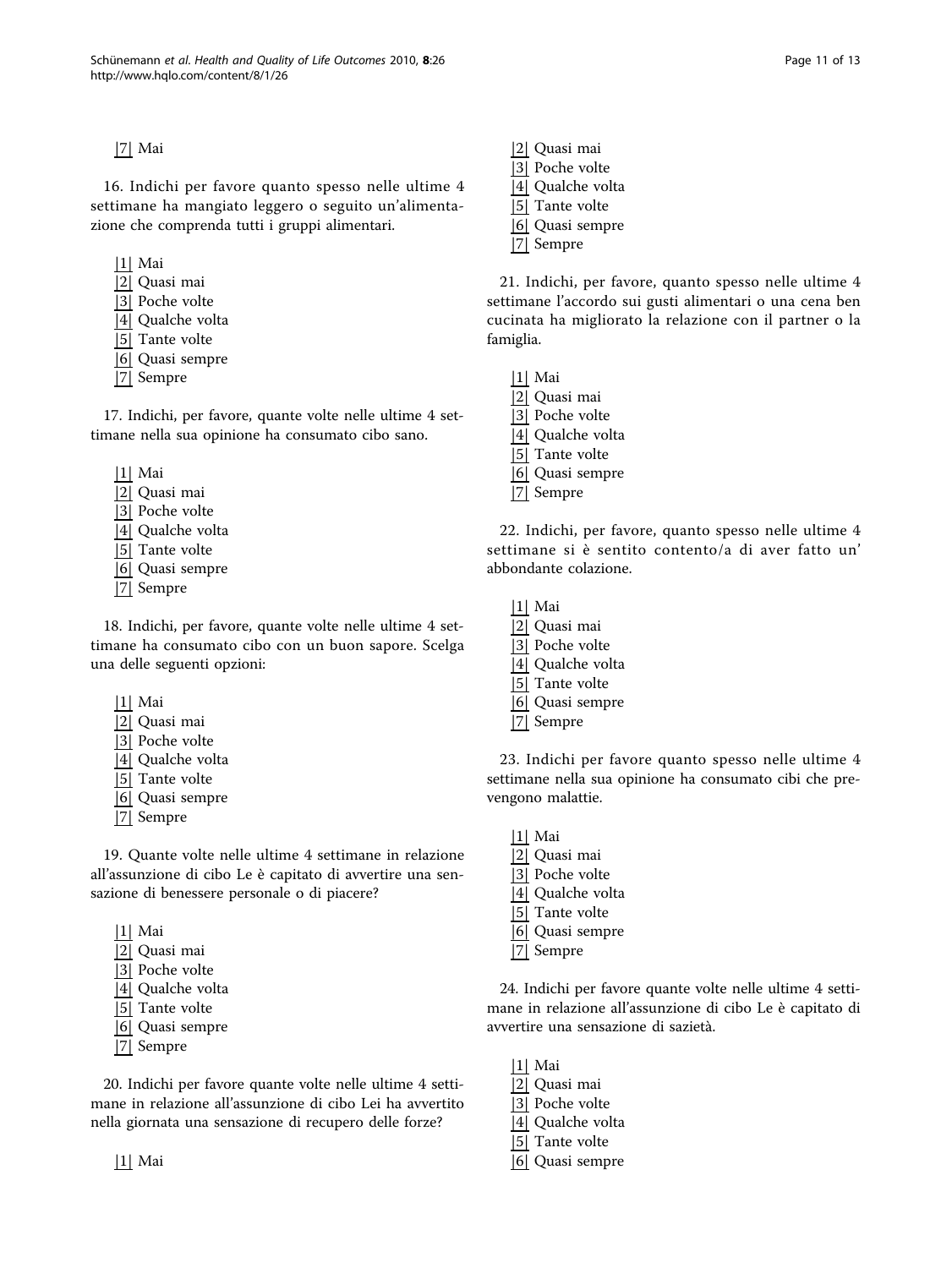# <span id="page-11-0"></span>|7| Sempre

25. Indichi, per favore, quanto volte nelle ultime 4 settimane ha potuto controllare l'assunzione di cibi che fanno ingrassare.

|1| Mai

- |2| Quasi mai
- |3| Poche volte
- |4| Qualche volta
- |5| Tante volte
- |6| Quasi sempre
- |7| Sempre

26. Indichi, per favore, quanto spesso nelle ultime 4 settimane ha consumato prodotti di qualità che La mantengono in forma.

|1| Mai

- |2| Quasi mai
- |3| Poche volte
- |4| Qualche volta
- |5| Tante volte
- |6| Quasi sempre
- |7| Sempre

27. Indichi per favore quanto spesso nelle ultime 4 settimane Lei ha avvertito piacere quando ha sentito o annusato l'odore di una pietanza.

- |1| Mai
- |2| Quasi mai
- |3| Poche volte
- |4| Qualche volta
- |5| Tante volte
- |6| Quasi sempre
- |7| Sempre

28. Indichi per favore quante volte nelle ultime 4 settimane l'assunzione di cibo è stata per Lei un momento per stare in compagnia o parlare.

|  | IVI A1 |
|--|--------|
|  |        |

- |2| Quasi mai
- |3| Poche volte
- |4| Qualche volta
- |5| Tante volte
- |6| Quasi sempre
- |7| Sempre

29. Indichi, per favore, quanto spesso nelle ultime 4 settimane Le è capitato di avvertire un cattivo umore in relazione a un pasto.

|1| Sempre |2| Quasi sempre |3| Tante volte |4| Qualche volta |5| Poche volte |6| Quasi mai |7| Mai

#### Acknowledgements

The use of the instrument requires a user/license agreement. We appreciate the assistance of Mrs Peggy Austin. This study was funded by a research grant and research contract from Barilla, srl, Parma, Italy. Dr Melegari is an employee of Barilla, srl. The sponsor had no input into the study design (although Dr Melegari reviewed the study protocol) and data interpretation (except for Dr Melegari who commented on early results as a scientist involved in the study). The authors are indebted to Drs Laura Franzini and Diego Ardigò from the Department of Internal Medicine and Biomedical Sciences, University of Parma, for collecting reliability data.

#### Author details

<sup>1</sup>Department of Medicine, University at Buffalo, State University of New York Buffalo, New York, USA. <sup>2</sup>Department of Epidemiology, Italian National Cancer Institute Regina Elena, Rome, Italy. <sup>3</sup>Department of Clinical Epidemiology and Biostatistics, McMaster University, Hamilton, Ontario, Canada. <sup>4</sup>Barilla, SpA, Parma, Italy.

#### Authors' contributions

HS had the original idea of developing this quality of life instrument, conceived the study, contributed to collecting all but the reliability data and analyzed data and wrote the first draft of this article. FS contributed to collecting all but the reliability data and analyzed data and reviewed the final draft of the article. MB contributed to collecting all but the reliability data and reviewed the final draft of the article. NS performed the literature search and reviewed the final draft of the article. CM approved the study protocol, supplied the data for the reliability study and reviewed the final draft of the article. EAA, GG, PM reviewed the study protocol, interpreted data and reviewed the final draft of the article. All authors read and approved the final draft of the manuscript.

#### Competing interests

The authors declare that they have no competing interests.

Received: 29 July 2009 Accepted: 11 March 2010 Published: 11 March 2010

#### References

- He FJ, Nowson CA, MacGregor GA: [Fruit and vegetable consumption and](http://www.ncbi.nlm.nih.gov/pubmed/16443039?dopt=Abstract) [stroke: meta-analysis of cohort studies.](http://www.ncbi.nlm.nih.gov/pubmed/16443039?dopt=Abstract) Lancet 2006, 367(9507):320-326.
- 2. Wright L, Hickson M, Frost G: Eating together is important: using a dining room in an acute elderly medical ward increases energy intake. Journal of Human Nutrition & Dietetics 2006, 19(1):23-26.
- 3. Barr JT, Schumacher GE: [The need for a nutrition-related quality-of-life](http://www.ncbi.nlm.nih.gov/pubmed/12589322?dopt=Abstract) [measure.](http://www.ncbi.nlm.nih.gov/pubmed/12589322?dopt=Abstract) J Am Diet Assoc 2003, 103(2):177-180.
- 4. Hatton DC, Haynes RB, Oparil S, Kris-Etherton P, Pi-Sunyer FX, Resnick LM, Stern JS, Clark S, McMahon M, Morris C, et al: [Improved quality of life in](http://www.ncbi.nlm.nih.gov/pubmed/8942420?dopt=Abstract) [patients with generalized cardiovascular metabolic disease on a](http://www.ncbi.nlm.nih.gov/pubmed/8942420?dopt=Abstract) [prepared diet.](http://www.ncbi.nlm.nih.gov/pubmed/8942420?dopt=Abstract) American Journal of Clinical Nutrition 1996, 64(6):935-943.
- 5. Kirshner B, Guyatt G: [A methodological framework for assessing health](http://www.ncbi.nlm.nih.gov/pubmed/3972947?dopt=Abstract) [indices.](http://www.ncbi.nlm.nih.gov/pubmed/3972947?dopt=Abstract) J Chronic Dis 1985, 38(1):27-36.
- 6. Barr J, Schumacher G: [Using focus groups to determine what constitutes](http://www.ncbi.nlm.nih.gov/pubmed/12830022?dopt=Abstract) [quality of life in clients receiving medical nutrition therapy: first steps in](http://www.ncbi.nlm.nih.gov/pubmed/12830022?dopt=Abstract) [the development of a nutrition quality-of-life survey.](http://www.ncbi.nlm.nih.gov/pubmed/12830022?dopt=Abstract) J Am Diet Assoc 2003, 103(7):844-851.
- 7. Sato E, Suzukamo Y, Miyashita M, Kazuma K: [Development of a diabetes](http://www.ncbi.nlm.nih.gov/pubmed/15161774?dopt=Abstract) [diet-related quality-of-life scale.](http://www.ncbi.nlm.nih.gov/pubmed/15161774?dopt=Abstract) Diabetes Care 2004, 27(6):1271-1275.
- 8. Barr J, Schumacher G: Development of a Nutrition Quality of Life Survey to Improve Patient-Centered, Chronic Nutrition Care. AcademyHealth